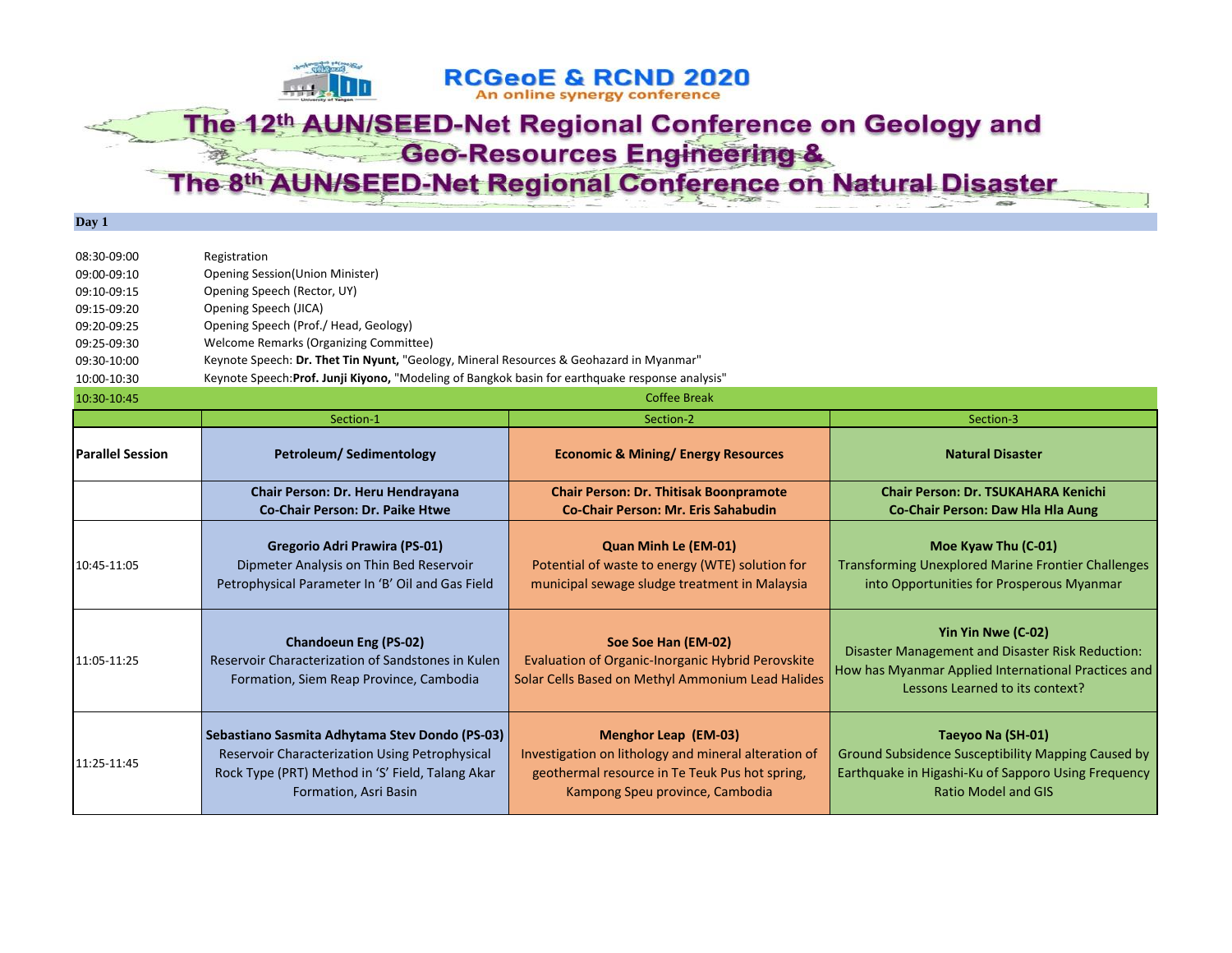| 11:45-12:05 | Kyaw Minn Minn Soe (PS-04)<br>Depositional Interpretation based on Lithofacies<br>Identification of Baingbin Conglomerate Formation,<br>Tertiary Sediments of Shwegu-Tagaung Area,<br>Northern Myanmar | Kakda Kret (EM-04)<br>Hydrothermal alteration mineral mapping by<br>integrating of ASTER and Landsat-8 OLI: A case study<br>in Ratanakiri province, northeast Cambodia | Pyi Soe Thein (SH-02)<br>Strong Ground Motion estimation of the near-surface<br>materials of Amarapura Township, Mandalay Region                                                                                               |
|-------------|--------------------------------------------------------------------------------------------------------------------------------------------------------------------------------------------------------|------------------------------------------------------------------------------------------------------------------------------------------------------------------------|--------------------------------------------------------------------------------------------------------------------------------------------------------------------------------------------------------------------------------|
| 12:05-12:25 | Pike Htwe (PS-05)<br>Porosity Analysis of Sandstones of Okhmintaung<br>Formation in Nyaungnigyin Area, Chauk Township,<br><b>Magway Region</b>                                                         | Aung Ye Ko (EM-05)<br>Textures of Gold-Bearing Quartz Veins at Taung Ni<br>Gold Prospect Area, Madaya Township, Mandalay<br>Region, Myanmar,                           | <b>Razar Hlaing (SH-03)</b><br>Determination of shear wave velocity by using<br>microtremor survey in Sagaing city, Sagaing Region,<br>Myanmar                                                                                 |
| 12:25-13:25 |                                                                                                                                                                                                        | <b>Lunch Break</b>                                                                                                                                                     |                                                                                                                                                                                                                                |
|             | <b>Chair Person: Dr. Hnin Hnin Maung</b><br>Co-Chair Person: Dr. Chandoeun Eng                                                                                                                         | <b>Chair Person: Dr. Ngo Ichhuy</b><br><b>Co-Chair Person: Dr. Naung Naung</b>                                                                                         | Chair Person: Dr. Ohtsu Hiroyasu<br>Co-Chair Person: Dr. Sandy Chit Ko                                                                                                                                                         |
| 13:25-13:45 | Sai Naing Lin Aung (PS-06)<br>The Country's most productive fields trend,<br>between 22degreeN and 19degreeN cross highs,<br>east of Salin sub-basin                                                   | Myo Kyaw Hlaing (EM-06)<br>Alteration mineralogy of the Thae Phyu Chaung Au-Ag-<br>Te-Bi mineralization in the Kyaikhto district,<br>Myanmar,                          | <b>Timothy Antonio (L-01)</b><br>Integrating Ground Penetrating Radar, Induced<br>Polarization and Aerial Photograph to Analyze Land<br>Subsidence in Borehole Mining Operation Area: A Case<br>Study from South Bangka Island |
| 13:45-14:05 | Khaing Zin Phyu (PS-07)<br>Evaluation of Petroleum Potential of Oligo-Eocene<br>Formations in Kyaukkwet-Letpando Oil Fields,<br>Pakokku District, Magway Region                                        | Khayay Oo (EM-08)<br>Ore Forming Fluid of Epithermal Quartz Veins at<br>Cisuru Prospect, Papandayan District, West Java,<br>Indonesia                                  | Chit San Aung (L-02)<br>Gis And Rs Based Surface Analysis for Landslide<br>Susceptibility Mapping along the Myitkyina-Chibawe<br>Car Road and its Environs, Myitkyina Township, Kachin<br>State, Upper Myanmar                 |
| 14:05-14:25 | Ray Kevin (SD-01)<br>Carbonate Rocks Reef System and Lithofacies<br>Analysis Based on Well Log and Core Data on<br>Baturaja Formation, South Sumatra Basin                                             | Kyaw Lin Zaw (EM-09)<br>Geology, Ore Characteristics and Genesis of the Modi<br>Taung Gold Deposit, Yamethin Township, Mandalay<br>Region                              | Lae Lae Moe (L-03)<br>Assessment and Mitigation of Slope Stability on the<br>Taungoo-Loikaw Highway, between Leiktho-Yardo                                                                                                     |
| 14:25-14:45 | Aye Aye Khine (SD-02)<br>Petrography of Kyaukkok Formation in Ainggyi-<br>Hpalanma Area, Seikphyu Township, Magway<br>Region: Implication for Classification and<br>Provenance                         | Myo Myint Myat (EM-10)<br>Stream Sediments Analysis along the Kun Chaung,<br>near the Nyaungbintha Village, Yekyi Township,<br><b>Ayeyarwaddy Region</b>               | Nyi Nyi Aung (L-04)<br>The Failure of Slope Cut into the Weathering Profile<br>Developed Over a Prophyritic Biotite Granite, Mu Kyi,<br>Beside of Yangon-Mawlamyaing High Way, Mu Kyi<br>Village, Paung Township, Mon State    |
| 14:45-15:00 |                                                                                                                                                                                                        | Coffee Break                                                                                                                                                           |                                                                                                                                                                                                                                |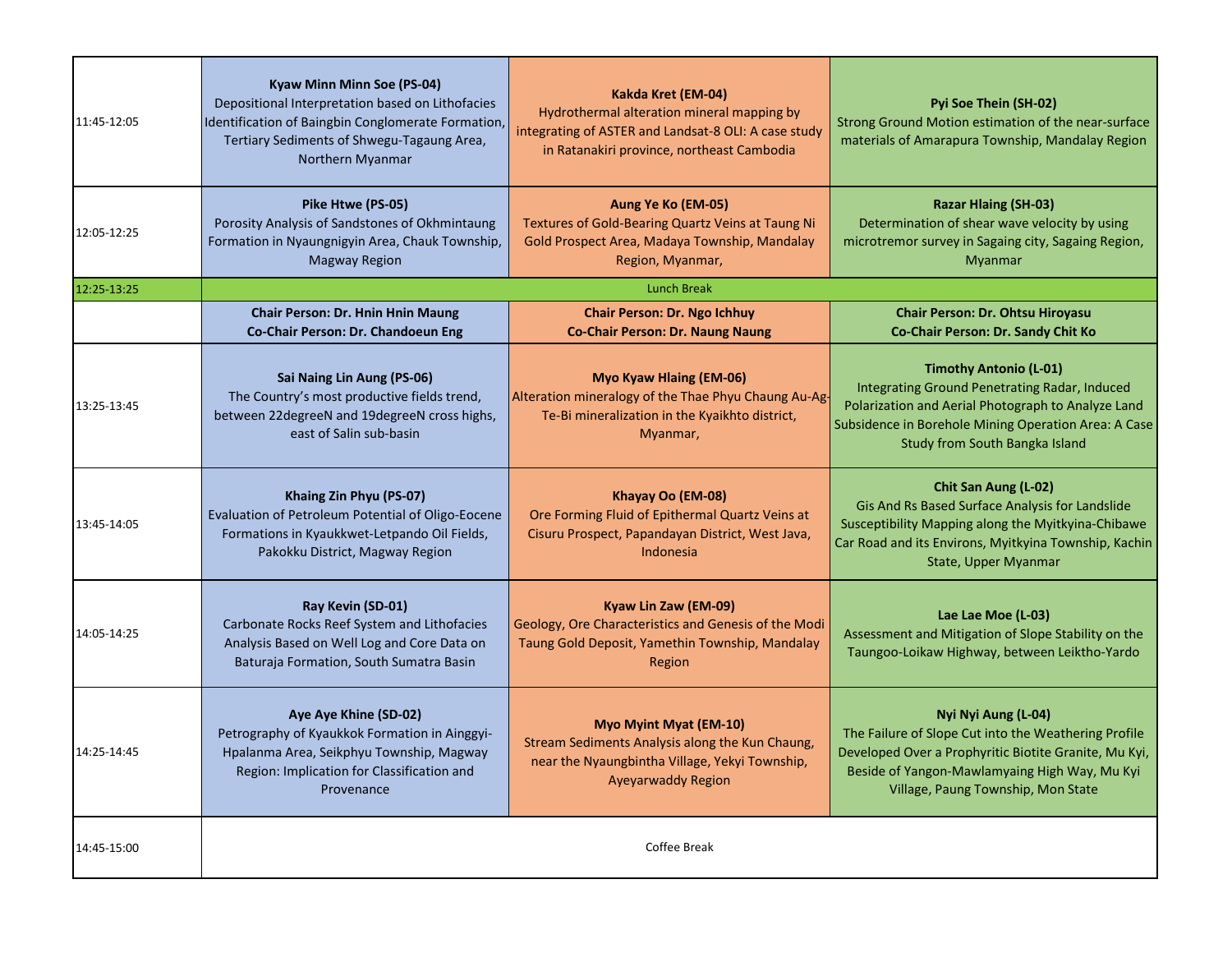|             | Chair Peron: Dr. Kyi Khin<br>Co-Chair Person: Dr. Than Than Thwe                                                                                                      | Chair Person: Dr. Lucus Donny Setijadji<br><b>Co-Chair Person: Dr. Hnin Min Soe</b>                                                                        | <b>Chair Person: Dr. Tun Naing</b><br><b>Co-Chair Person: Mr. Ty Sok</b>                                                                  |
|-------------|-----------------------------------------------------------------------------------------------------------------------------------------------------------------------|------------------------------------------------------------------------------------------------------------------------------------------------------------|-------------------------------------------------------------------------------------------------------------------------------------------|
| 15:00-15:20 | Paing Soe (SD-03)<br>Lithofacies Analysis and Depositional Environments<br>of The Kyaukkok Type Section in Minbu Basin,<br>Magway Region, Myanmar                     | Aung Thura (EM-11)<br>Geostatistical Analysis of Pb Element Occur in Taung-<br>bat Taung, North of Heho, Kalaw Township, Shan<br>State (South), Myanmar    | <b>Ty Sok (CC-01)</b><br>Evaluation of Climate Change Impacts on Peak and Low<br>Flow in Tonle Sap Lake Tributary using SWAT Model        |
| 15:20-15:40 | Than Than Thwe (SD-04)<br>Study on the Organic Carbon Content and<br>Accumulation in the Paungchaung Limestone<br>Formation                                           | <b>Chaw Thuzar Win (EM-12)</b><br>Organic Petrology and Hydrocarbon Potential of Coal<br>Seams of Yaw Formation, Kalewa Area, Sagaing<br>Division, Myanmar | Hnin Aye Lin (CC-02)<br>Hydrological Analysis of Mu River Basin at Thaphanseik<br>Dam Site                                                |
| 15:40-16:00 | Myo Min Htun (SD-05)<br><b>Reservoir Quality Estimation by Using</b><br>Granulometry Analysis of Khabo Formation in<br>Kyaukkar Area, Monywa Township, Sagaing Region | San Oo (EM-13)<br>Alteration Mineralogy of Polymetallic Epithermal<br>Quartz Veins at Soripesa Prospect Area, East<br>Sumbawa, Indonesia                   | Kyu Kyu Sein (CC-03)<br>Evaluation Meteorological Drought Response to<br>Tropical Dry Forest: Case Study in Dry Zone of<br><b>Myanmar</b> |
| 18:00-20:00 |                                                                                                                                                                       | <b>Welcome Dinner</b>                                                                                                                                      |                                                                                                                                           |
| Day-1 End   |                                                                                                                                                                       |                                                                                                                                                            |                                                                                                                                           |

## **Day 2**

| 08:30-09:00             | Registration for outside participant                                                                                                                     |                                                                                                                                                                         |                                                                                                                        |
|-------------------------|----------------------------------------------------------------------------------------------------------------------------------------------------------|-------------------------------------------------------------------------------------------------------------------------------------------------------------------------|------------------------------------------------------------------------------------------------------------------------|
| 09:00-09:30             | Keynote Speech: Dr. Kyaw Moe Oo, "Climate Change, Natural Disaster and Early warning System in Myanmar"                                                  |                                                                                                                                                                         |                                                                                                                        |
| 09:30-10:00             |                                                                                                                                                          | Keynote Speech: Associate Prof. Kotaro Yonezo, "Gold Mineralization and Hydrothermal Alteration of the Santoy Vein, Sangilo Mine, Baguio Mineral District, Philippines" |                                                                                                                        |
|                         | Section-1                                                                                                                                                | Section-2                                                                                                                                                               | Section-3                                                                                                              |
| <b>Parallel Session</b> | Sedimentology/Environmental                                                                                                                              | Economic & Mining/Geotechnical Engineering/<br><b>Petrology</b>                                                                                                         | <b>Natural Disaster</b>                                                                                                |
|                         | Chair Person: Dr. Moe Kyaw Thu<br>Co-Chair Person: Dr. Pwint Phyu Aye                                                                                    | <b>Chair Person: Dr. SATO Tsutomu</b><br>Co-Chair Person: Dr. Kyu Kyu Mar                                                                                               | <b>Chair Person: Dr. Quang Van Nguyen</b><br>Co-Chair Person: Dr. Zaw Linn Kyaw                                        |
| 10:00-10:20             | Khaing Khaing Mon (SD-06)<br>Lithofacies and Depositional Environment of Lebyin<br>Group in the South Pyinyaung Area, Thazi<br>Township, Mandalay Region | Hnin Min Soe (EM-14)<br><b>Gold Mineralization at Shwe Sunn Theik Worksite</b><br>Near Zut-Da-Yang Village, Waingmaw Township,<br>Kachin State, Myanmar                 | War War Khaing (CC-04)<br>Drought Monitoring using Standardized Precipitation<br>Index (SPI) in Magway Region          |
| 10:20-10:40             | Hnin Hnin Maung (SD-07)<br>Occurrence of Upper Miocene Foraminifera species<br>occurred in South Western part of Pyay Township,<br>Bago Region, Myanmar  | Ei Wai Phyo (HG-01)<br>Assessment of Current Water Quality of Inle Lake and<br>Four Main Stream Flowing into Inle Lake, in Myanmar                                      | Zin Mar Lar Tin San (CC-05)<br>Evaluation of Daily Gridded Temperature Dataset for<br><b>Coastal Region of Myanmar</b> |
| 10:40-10:55             |                                                                                                                                                          | <b>Coffee Break</b>                                                                                                                                                     |                                                                                                                        |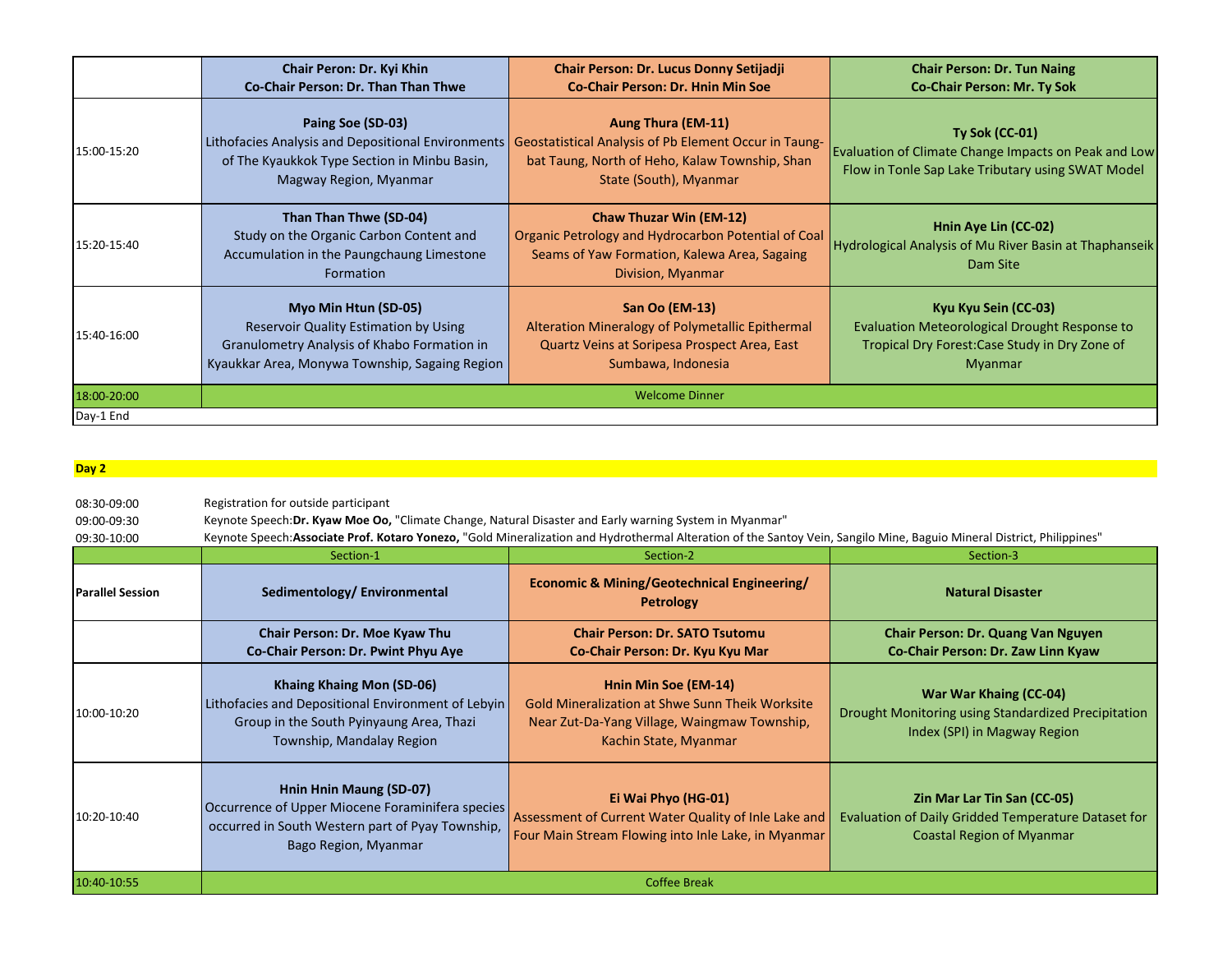| 10:55-11:15 | Kyaw Khaing (SD-08)<br>Provenance of the Early Eocene Units in the<br>Northern Minbu Basin: Interpreted by Petrological<br>and Geochemical Analyses                          | Khin Phyu Phyu Aung (HG-02)<br>Assessment of Water Quality Index for Nga Moe Yeik<br>Creek                                                                             | Kyaw Zaya Htun (CC-07)<br>Assessment on Potential influence of climate variable<br>on forest fire risk in Myanmar during the period 2000-<br>2020                                                    |
|-------------|------------------------------------------------------------------------------------------------------------------------------------------------------------------------------|------------------------------------------------------------------------------------------------------------------------------------------------------------------------|------------------------------------------------------------------------------------------------------------------------------------------------------------------------------------------------------|
| 11:15-11:35 | Paolo Yves De Silos (E-01)<br>Utilization of Pyrolyzer Bio-Oil from Coconut Waste<br>Using Supercritical Ethanol Transesterification in<br>Quezon Province, Philippines      | <b>Pwint Phyu Aye (HG-03)</b><br>Hydraulic Parameters Estimation from Well Data for<br>Regional Groundwater Modeling in the Upper Central<br>Plain, Thailand           | Kyi Khin (ST-01)<br>Subduction related active movement and strike-slip<br>partitioning developments in Central Myanmar Basin<br>during the collision of India Plate and West Myanmar<br><b>Block</b> |
| 11:35-11:55 | Thant Swe Win (E-02)<br>Countermeasure of Acid Mine Drainage Generation<br>with Characteristics of Potential Acid Forming<br>Waste Rock in Kyaukpahto Gold Mine, Myanmar     | <b>Aye Myint Khaing (HG-04)</b><br><b>Estimation of Groundwater Potential Under Climate</b><br><b>Change Scenarioes</b>                                                | <b>Guangli Zhang (ST-02)</b><br>Subducted Indian Continental Lithosphere Beneath<br>Myanmar: Constrains from Local Earthquake<br>Tomography                                                          |
| 11:55-12:15 | Naing Min Tun (E-03)<br>Study on Adsorptive Removal of Copper (II) and<br>Nickel (II) Ions from Aqueous Solution by Using<br><b>Adsorbent from Toddy Buds</b>                | Yan Naing Htun (HG-05)<br>Challenge for Water Distribution Sector in the Eastern<br>Part of Mandalay City, Myanmar                                                     | Soe Min (ST-03), Some Evidences of Active Tectonic<br>Deformation around Northeastern Kachin State,<br>Northern Myanmar                                                                              |
| 12:15-12:35 | Laila Dina Amalia Purba (E-04)<br>Potential Application and Future Prospect of<br>Microalgae-Bacteria Aerobic Granular Sludge for<br><b>Wastewater Treatment System</b>      | <b>Phyo Thandar Hlaing (HG-06)</b><br>Development of Flood Inundation Mapping of Bilin<br><b>River Basin</b>                                                           | Hla Hla Aung (ST-04)<br>More Earthquakes, More Anxiety and Better<br>Preparedness                                                                                                                    |
| 12:35-13:30 |                                                                                                                                                                              | <b>Lunch Break</b>                                                                                                                                                     |                                                                                                                                                                                                      |
|             | Chair Person: Dr. Pipat Laowattanabandit<br>Co-Chair Person: Dr. Khine Zin Phyu                                                                                              | <b>Chair Person: Dr. Khin Zaw</b><br>Co-Chair Person: Dr. Seang Sirisokha                                                                                              | Chair Person: Dr. Adam Pamudji Rahardjo<br>Co-Chair Person: Dr. Pyi Soe Thein                                                                                                                        |
| 13:30-13:50 | Win Thi Yein (E-05)<br>Novel Inorganic-Organic Hybrid Cobalt Sulfide-<br>Ethylenediamine (CoS-En) Nanosheets for<br>Adsorption-assisted Cr (VI) ions Removal from<br>Aqueous | Phanthoudeth Pongpanya (GEM-01)<br>Stability of Mine Roadway Excavated in Very Poor<br><b>Rock Masses</b>                                                              | <b>Saw Ngwe Khaing (ST-05)</b><br>Geological Structural Deformation of Manipura Dam<br>Site Area, Indo-Myanmar Ranges, Myanmar                                                                       |
| 13:50-14:10 | <b>Theerayut Phengsaart (E-06)</b><br>The Preliminary Study on Surface Modification of<br>Magnetite for Microplastic Removal from Water                                      | Pisith Mao (GEM-02)<br>Estimation of Chain Pillar Size and Support Design for<br>Gate-entry Stability of Indonesia Longwall Coal Mine<br>by Mean of Numerical Analysis | Sandy Chit Ko (ST-06)<br>The nature of shear deformation related to<br>accretionary complex of Eastern Myanmar, citing to<br>eastern part of Thanlwin River                                          |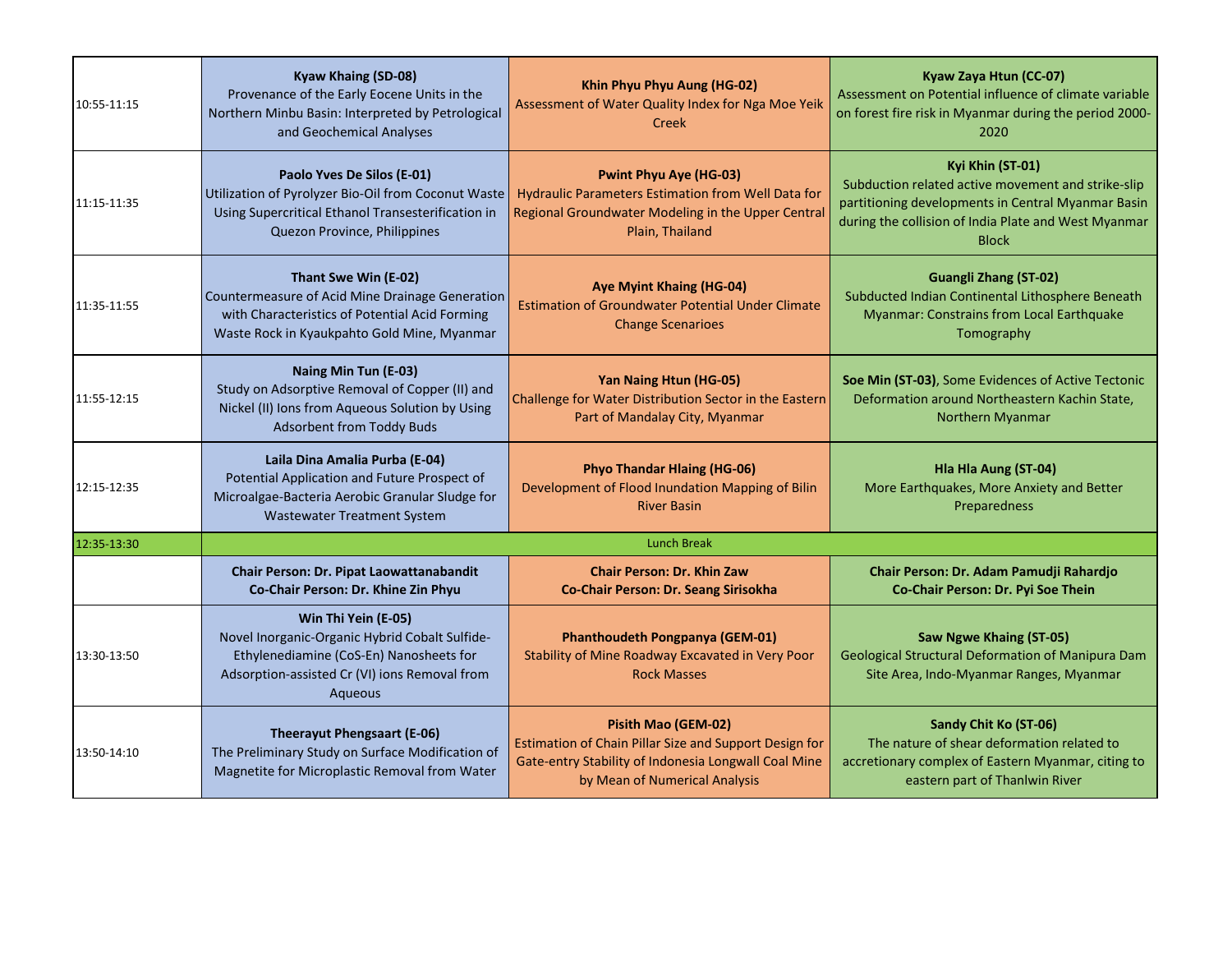| 14:10-14:30 | Thant Sin (E-07)<br>Heavy Metal Contamination Factor and Geo-<br>accumulation Index Assessments of Sediments<br>GIS and Energy dispersive X-ray fluorescence<br>(EDXRF) data of Hg and Pb | <b>Naung Naung (GEM-03)</b><br>Assessments and Countermeasures for the Stability of<br>collected from the Sittaung River of Myanmar using Stope Due to Previous Mined-out Activities in Cut-and-<br>Fill Underground Gold Mine in Myanmar | Tha Zin Htet Tin (ST-07)<br>Twisting or Change of Dip Direction in the Central<br><b>Sagaing Fault?</b>                    |
|-------------|-------------------------------------------------------------------------------------------------------------------------------------------------------------------------------------------|-------------------------------------------------------------------------------------------------------------------------------------------------------------------------------------------------------------------------------------------|----------------------------------------------------------------------------------------------------------------------------|
| 14:30-14:50 | Nik Nurhidayu Nik Mut (E-08), Bioremediation for<br>Oil Spill Clean-Up: A Review                                                                                                          | <b>Thant Zin Aung (GEM-04)</b><br>Assessment of Sabetaung Open Pit General Mine<br><b>Closure Process</b>                                                                                                                                 | Phyu Phyu Thin (HG-A1)<br>Geochemical Characterization of the Coastal Alluvial<br>Aquifer In Wates, Yogyakarta, Indonesia  |
| 14:50-15:10 | Me Me Aung (E-09)<br>Nitrate Contamination in Groundwater, Urban Area<br>of Myitkyina Township, Kachin State                                                                              | Cho Thae Oo (GEM-05)<br>Numerical Analysis on Stability of Stope Room Under<br>Different Vein Width at Hermyingyi (W-Sn deposit)<br>Mine, Dawei District in Myanmar                                                                       | Thin Zar Aye (HG-A2)<br>Shape Factor and Hydraulic Conductivity in Slug Test                                               |
| 15:10-15:25 |                                                                                                                                                                                           | <b>Coffee Break</b>                                                                                                                                                                                                                       |                                                                                                                            |
|             | Chair Person: Dr. Laila Dina Amalia Purba<br>Co-Chair Person: Dr. Kyaw Min Min Soe                                                                                                        | <b>Chair Person: Dr. Soe Soe Han</b><br><b>Co-Chair Person: Dr. Kakda Kret</b>                                                                                                                                                            | Chair Person: Dr. Morikawa Hitoshi<br><b>Co-Chair Person: Dr. Soe Min</b>                                                  |
| 15:25-15:45 | <b>Chaerun Raudhatul Islam (E-10)</b><br>Immobilization of Iodate in Metakaolin-Based Alkali<br>Activated Materials Embedded Layered Double<br>Hydroxide, Magnesium oxide and Silver      | Fang Zou (ST-08)<br>Contemporary crust deformation on the borderland<br>of China and Myanmar                                                                                                                                              | Khin Chan Myae Cherry Maung (HG-A3)<br>Assessment Of Groundwater Quality For Irrigation In<br>Ayadaw Area, Sagaing Region  |
| 15:45-16:05 | Kyu Kyu Mar (E-11)<br>Geochemical Characterization of Mine Wastes at<br>Loiharmyar Anatimony Mine Area, Hopong<br>Township, Southern Shan State                                           | Tun Tun Min (P-01)<br>Geochemistry of Diabase Exposed at Nat-ta-ga Area,<br><b>Tiddim Township, Chin State</b>                                                                                                                            | Quang Van Nguyen (F-02)<br>The impact of flooding on transportation infrastructure<br>in the Mekong River Delta in Vietnam |
| 16:05-16:25 | Sereyroith Tum (E-12), Geochemical Characteristics<br>of Acid Mine Drainages from an Abandoned Mine<br>in northern Japan                                                                  | Tint Swe Myint (P-02)<br>Petrology and Geochemistry of the Basaltic Rocks<br>from Yazagyo Ophiolites, Kalay Township, Sagaing<br>Region, Myanmar                                                                                          | Wai Yan Soe (SH-04)<br>Seismic Risk Assessment of Ancient Masonry Arch<br><b>Bridge in Myanmar</b>                         |
| 16:25-16:45 | <b>Soe Win (E-13)</b><br><b>Effectiveness of Tamarind Seed Powder as Natural</b><br>Organic Coagulant to Improve the Quality of<br>Wastewater and Ground Water                            | <b>Myo Thiri Sandar Aung (P-03)</b><br>Columnar Basalt from Yadanarpone area, Pyi Gyi Man<br>Daing Township, Tanintharyi Division, Myanmar                                                                                                | Tun Naing (SH-05)<br>1D Dynamic Response Analysis by Equivalent Linear<br>Method in Southern Part of Yangon City, Myanmar  |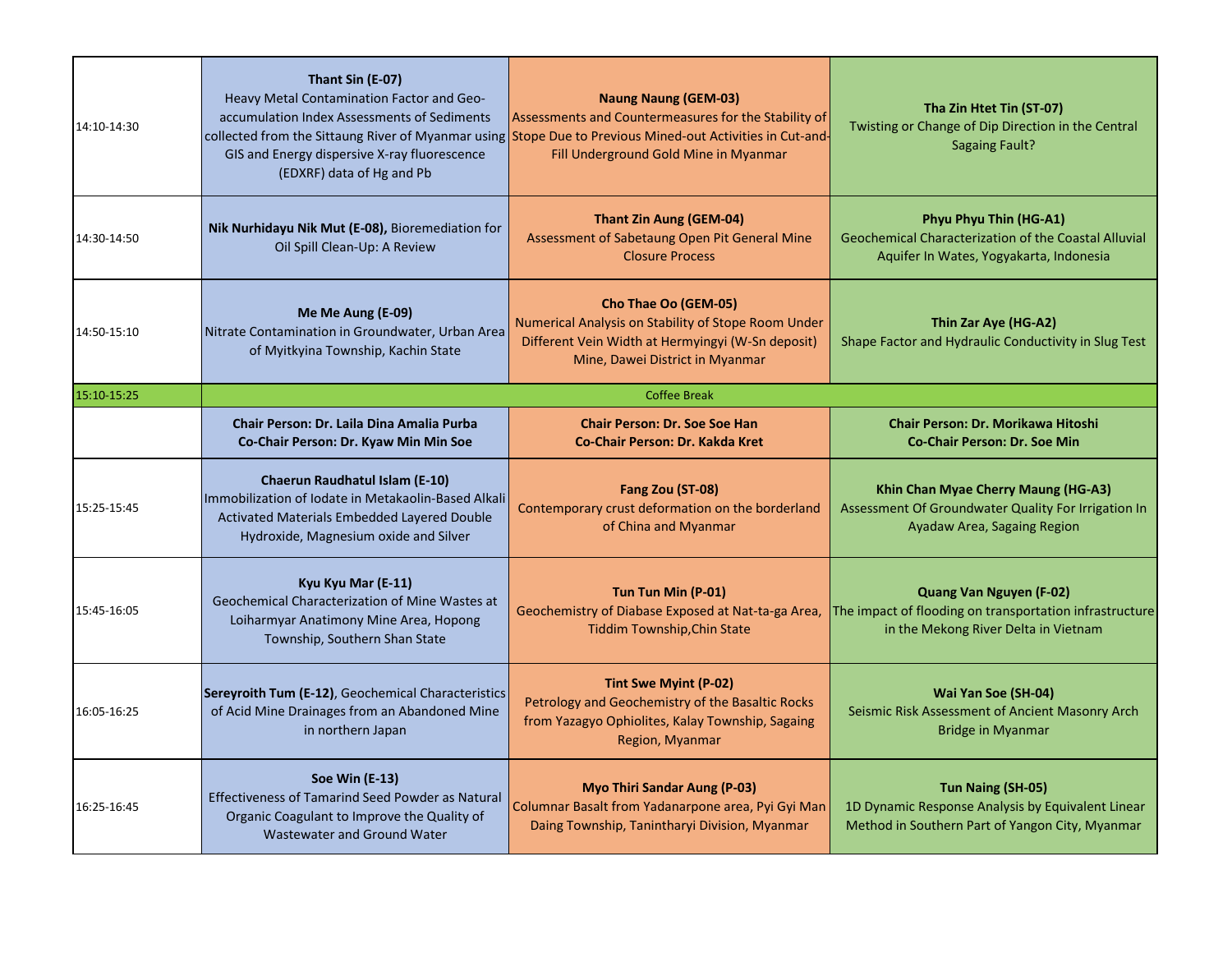| 16:45-17:05 | Wai Toe (F-01)<br>Delineating the flood extent maps of Bago river<br>basin from radar imagery by using manual<br>threshold classifier | Win Win Maw (P-04)<br>Petrographic and Tectonic Implication of Volcanic<br>Rocks at Sonetaung Area, Yesagyo Township, Magway<br>Region, Myanmar | Zaw Lin Kyaw (SH-06)<br>The Seismic Microzonation Maps of Popbathiri<br>Township, New Capital City, Myanmar Using the<br><b>Microtremor Ambient Noise Measurements</b> |
|-------------|---------------------------------------------------------------------------------------------------------------------------------------|-------------------------------------------------------------------------------------------------------------------------------------------------|------------------------------------------------------------------------------------------------------------------------------------------------------------------------|
| Day-2 End   |                                                                                                                                       |                                                                                                                                                 |                                                                                                                                                                        |
|             |                                                                                                                                       |                                                                                                                                                 |                                                                                                                                                                        |
| Day 3       |                                                                                                                                       |                                                                                                                                                 |                                                                                                                                                                        |

08:30-09:00 Registration for local participant

09:00-09:30 Keynote Speech**: Prof. Muhamad Ali Muhammad Yuzir,** "Water Supply in Rural Area"

09:30-10:00 Keynote Speech**: Prof. Hiroshi Kawase,** "Summary of our recent achievement on the site effect studies based on observed strong ground motions"

|                         | Section-1                                                                                                                                                         | Section-2                                                                                                                                                                                                       | Section-3                                                                                                                                                                        |
|-------------------------|-------------------------------------------------------------------------------------------------------------------------------------------------------------------|-----------------------------------------------------------------------------------------------------------------------------------------------------------------------------------------------------------------|----------------------------------------------------------------------------------------------------------------------------------------------------------------------------------|
| <b>Parallel Session</b> | <b>Engineering Geology/Mineralogy</b>                                                                                                                             | Economic & Mining/Geotechnical Engineering/<br>Petrology                                                                                                                                                        | <b>Natural Disaster</b>                                                                                                                                                          |
|                         | Chair Person: Dr. Su Su Kyi<br>Co-Chair Person: Dr. Khaing Khaing Mon                                                                                             | <b>Chair Person: Dr. Kamar Shah bin Ariffin</b><br><b>Co-Chair Person: Dr. Thant Sin</b>                                                                                                                        | <b>Chair Person: Dr. Anurak Sriariyawat</b><br><b>Co-Chair Person: Dr. Razar Hlaing</b>                                                                                          |
| 10:00-10:20             | Hnin Thandar Phyu (EG-01)<br>Measured Mi Values of Altered Rocks in Sangon 2<br>and Bagelen Mines, Kulon Progo Mountains,<br>Yogyakarta Special Region, Indonesia | Yin Kay Thwe Tun (P-05)<br><b>Geochemical Characters of Bi Hill Ultramafic Rocks</b><br>(Ophiolites) in Northwestern Part of Mindon Area,<br>Magway Region, Myanmar                                             | <b>Phyo Swe Aung (SH-07)</b><br>Analysis of Microtremor for Identification of Shallow<br>and Deep Shear Wave Velocity Structures in Sagaing<br>City, Myanmar                     |
| 10:20-10:40             | Thet Hmue Hay Thi (EG-02)<br>The Effect of Blasthole Diameter on Rock<br><b>Fragmentation in Limestone Quarries</b>                                               | <b>Htike Htike Hlaing (P-06)</b><br>Petrographic Description of Pelitic Rocks Exposed at<br>the Mindat Area, Mindat Township, Chin State                                                                        | <b>Chit Thet Mon (SH-08)</b><br>Active Faulting in Central Myanmar and the subduction<br>Geometry of the Indian Plate                                                            |
| 10:40-10:55             |                                                                                                                                                                   | <b>Coffee Break</b>                                                                                                                                                                                             |                                                                                                                                                                                  |
|                         | Chair Person: Dr. Su Su Kyi<br>Co-Chair Person: Dr. Khaing Khaing Mon                                                                                             | <b>Chair Person: Dr. Kamar Shah bin Ariffin</b><br><b>Co-Chair Person: Dr. Thant Sin</b>                                                                                                                        | <b>Chair Person: Dr. Anurak Sriariyawat</b><br><b>Co-Chair Person: Dr. Razar Hlaing</b>                                                                                          |
| 10:55-11:15             | Myo Thandar Win (EG-03)<br>Foundation Condition of Yazagyo Multipurpose<br><b>Dam</b>                                                                             | <b>Kyaw Min Khaing (EM-15)</b><br>Gold Mineralization at the Kyaw Soe Thu<br>Prospect, Wabo District, Singu Township, Central<br><b>Myanmar</b>                                                                 | Khin Kyawt Kyawt Oo (SH-09)<br>Delineation of Subsurface Shear Wave Velocity<br>Structure of Yangon City for Different Lithologic Units:<br><b>Irrawaddy Formation</b>           |
| 11:15-11:35             | Su Su Kyi (EG-04)<br>Approach for Adaptive Capacity Building of Local<br>People Living in Landslide Risk Area, Taunggyi,<br>Shan State (South), Myanmar           | Kyaw Thu Htun (EM-16)<br>Origin and Ore-Forming Mechanism of Tin-Tungsten<br>Mineralization at the Tagu Area, Myeik, Southern<br>Myanmar: Constraints from Fluid Inclusion and Ore<br><b>Mineralogy Studies</b> | <b>Thinzar Yadanar (SH-10)</b><br>Evaluation of Important Characteristics on Strong<br>Ground Motion Prediction of Yangon City based on<br><b>Different Influence Parameters</b> |